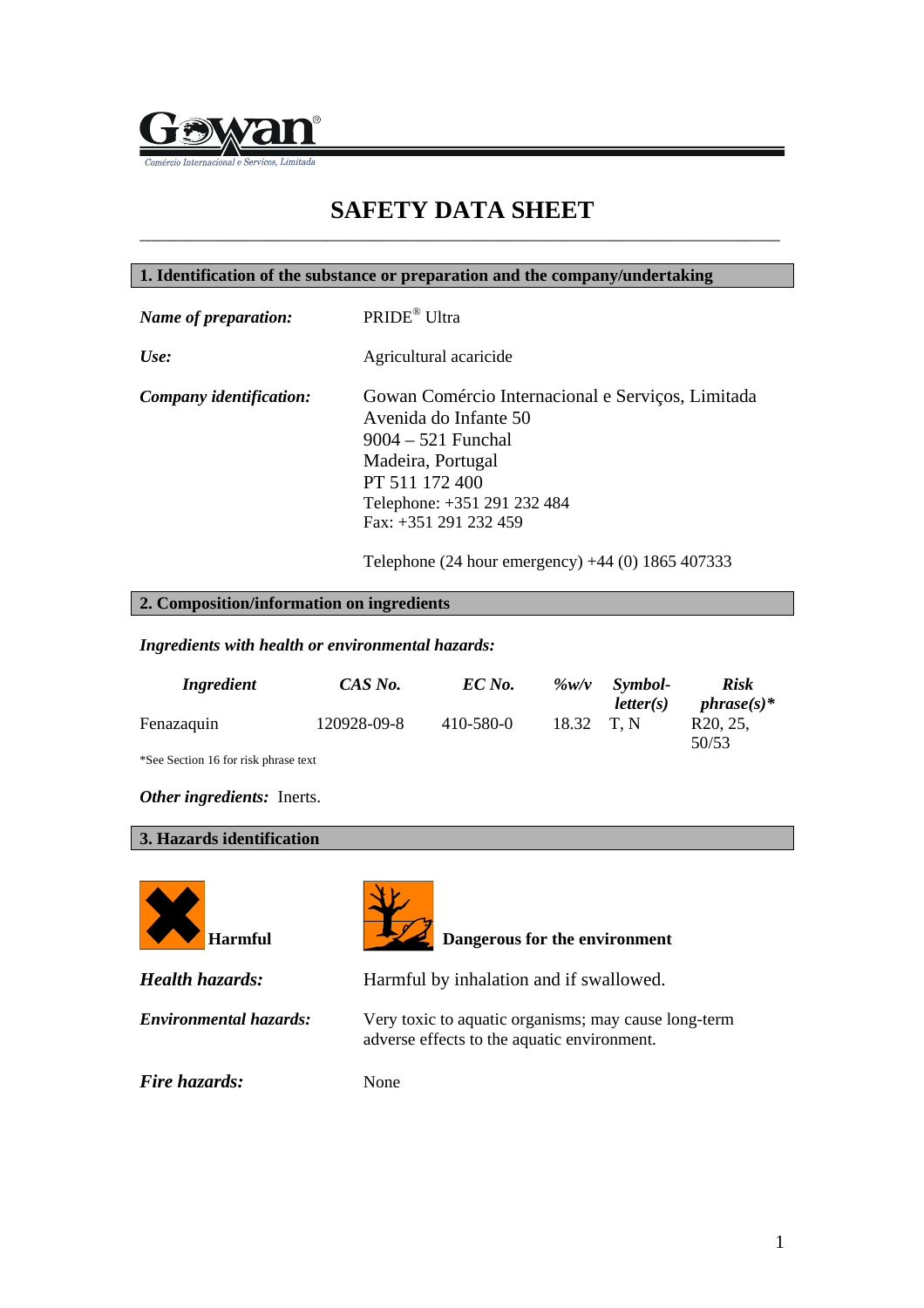**4. First-aid measures** 

| Inhalation:                       | Inhalation unlikely (water based). Remove patient from<br>exposure into fresh air, and keep at rest. Obtain medical aid<br>if symptoms occur.                                                                                                              |
|-----------------------------------|------------------------------------------------------------------------------------------------------------------------------------------------------------------------------------------------------------------------------------------------------------|
| Eye contact:                      | Irrigate eyes with eyewash solution or clean water, holding<br>the eyelids apart, for at least fifteen minutes (do not let run-<br>off water contaminate unaffected eye). Obtain immediate<br>medical aid.                                                 |
| Skin contact:                     | Remove contaminated clothing and wash affected area<br>thoroughly with soap and water. Report for medical<br>attention.                                                                                                                                    |
| <b>Ingestion:</b>                 | May cause vomiting and diarrhoea. Do not induce vomiting.<br>Give patient plenty of water to drink if conscious, keep warm<br>and at rest. If unconscious, place/transport patient in secured<br>side recovery position. Obtain immediate medical aid.     |
| Advice to physician:              | Treatment should be symptomatic and supportive.                                                                                                                                                                                                            |
| 5. Fire-fighting measures         |                                                                                                                                                                                                                                                            |
| Fire hazard:                      | None (water based).                                                                                                                                                                                                                                        |
| <b>Extinguishing media:</b>       | Extinguish fire with extinguishants appropriate to the<br>flammable/combustible materials involved. Keep unopened<br>undamaged containers exposed to fire cool by spraying with<br>water fog, if without risk of personal exposure to fire or<br>chemical. |
| <b>Exposure hazards:</b>          | Heated liquid may decompose to release toxic fumes.<br>Heated drums may burst violently.                                                                                                                                                                   |
| Protective equipment:             | Wear chemical-resistant protective clothing and self-<br>contained breathing apparatus.                                                                                                                                                                    |
| Note:                             | Prevent run-off water contaminating drains or watercourses<br>(bund if necessary); inform appropriate authority<br>immediately if this happens.                                                                                                            |
| 6. Accidental release measures    |                                                                                                                                                                                                                                                            |
| <b>Personal precautions:</b>      | Ensure adequate ventilation (see Section 8 if this is not<br>possible). Avoid contamination with chemical; wear<br>personal protective equipment (see Section 8). Keep people<br>and animals away.                                                         |
| <b>Environmental precautions:</b> | Prevent chemical contaminating drains or watercourses<br>(bund if necessary); inform appropriate authority<br>immediately if this happens. Prevent chemical<br>contaminating soil.                                                                         |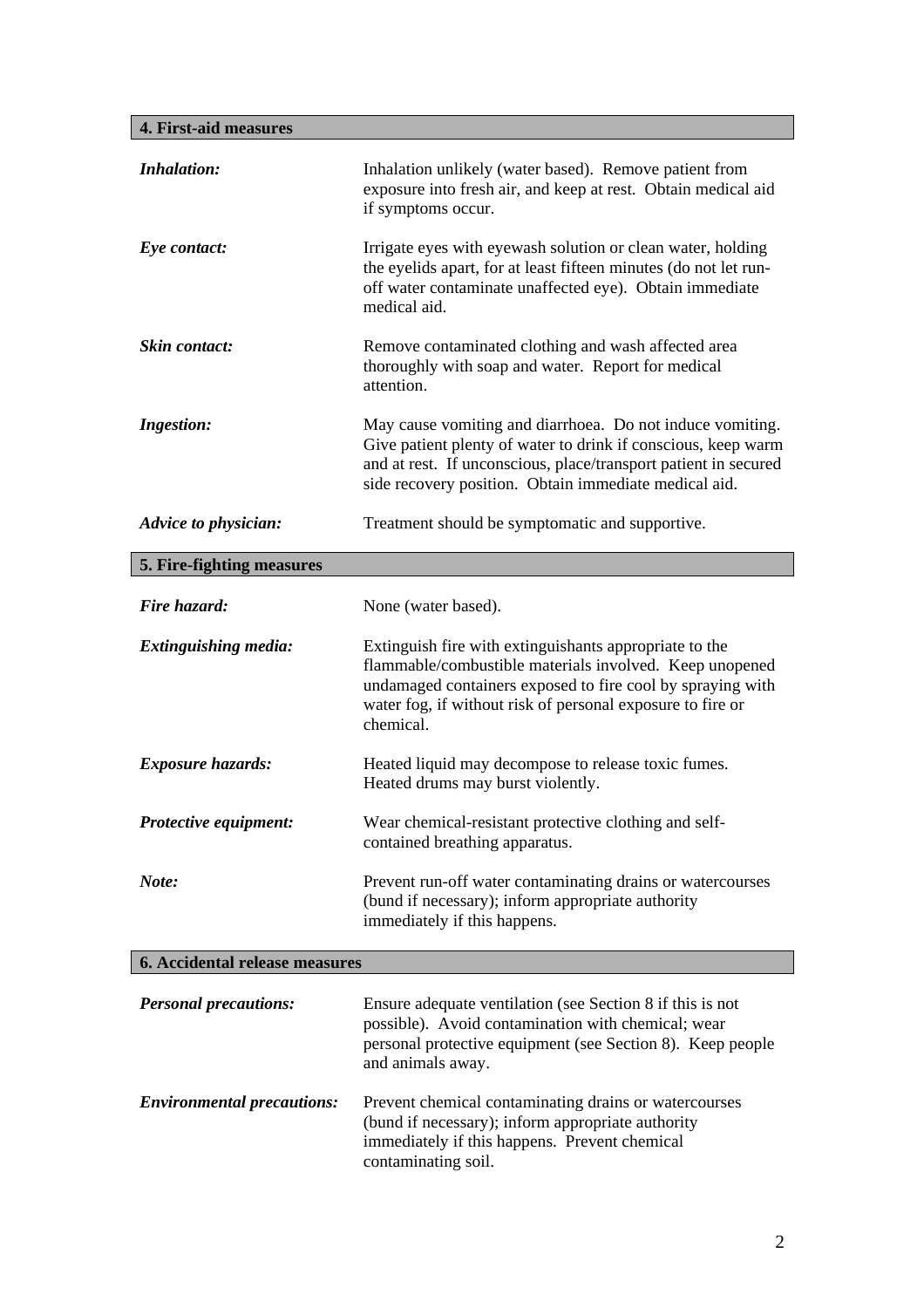## **6. Accidental release measures (continued)**

| Clean-up measures:      | Shut off leak if possible without risk of personal exposure to<br>chemical. Contain large spillages with portable barriers etc.<br>and pump into suitable drums. Otherwise, or in the case of<br>small spillages, contain/absorb with proprietary absorbent<br>material or sand or earth; shovel up into suitable drums for<br>safe disposal (see Section 13). Subsequently, wash affected<br>surfaces with detergent and water. |
|-------------------------|----------------------------------------------------------------------------------------------------------------------------------------------------------------------------------------------------------------------------------------------------------------------------------------------------------------------------------------------------------------------------------------------------------------------------------|
| 7. Handling and storage |                                                                                                                                                                                                                                                                                                                                                                                                                                  |
| Handling:               | Ensure appropriate measures (eg engineering controls and/or<br>personal protective equipment) are in place to minimise<br>exposure – see Section 8. Avoid contact with skin or eyes.<br>Avoid inhaling vapour in the unlikely event of it being<br>present in significant amounts.                                                                                                                                               |
| Storage:                | Store in a cool, dry, designated area in original containers or<br>suitable alternatives, and in accordance with any label<br>storage advice. Rotate stock and check regularly for<br>leakers.                                                                                                                                                                                                                                   |

## **8. Exposure controls and personal protection**

Refer to workplace risk assessment and exposure control measures. Exposure should be minimised by the use of appropriate containment, engineering control and ventilation measures. Where this is not possible, personal protective equipment should be worn as indicated below (in circumstances where the likelihood of exposure is minimal, e.g. very small spillage in a well ventilated area, some of the personal protective equipment described may not be appropriate – consult a specialist before disregarding).

| <b>Occupational exposure</b><br>standards: | None specified.                                                                                                                                                                                                          |
|--------------------------------------------|--------------------------------------------------------------------------------------------------------------------------------------------------------------------------------------------------------------------------|
| <b>Respiratory protection:</b>             | Inhalation unlikely (water based product). In an<br>emergency where significant exposure is likely wear<br>self contained breathing apparatus.                                                                           |
| Eye protection:                            | Wear goggles with side pieces or visor or full face mask as<br>appropriate for the activity concerned.                                                                                                                   |
| <b>Hand protection:</b>                    | Wear pvc, rubber or nitrile gloves. Check regularly for<br>condition when using.                                                                                                                                         |
| <b>Skin protection:</b>                    | Wear chemical resistant overalls (disposable, or clean<br>reusable), rubber or pvc boots, rubber or pvc apron as<br>appropriate.                                                                                         |
| General hygiene:                           | Wash after handling chemical or immediately if<br>contamination occurs. Do not eat, drink or smoke.<br>Decontaminate personal protective equipment before<br>removal; if not possible, dispose of as contaminated waste. |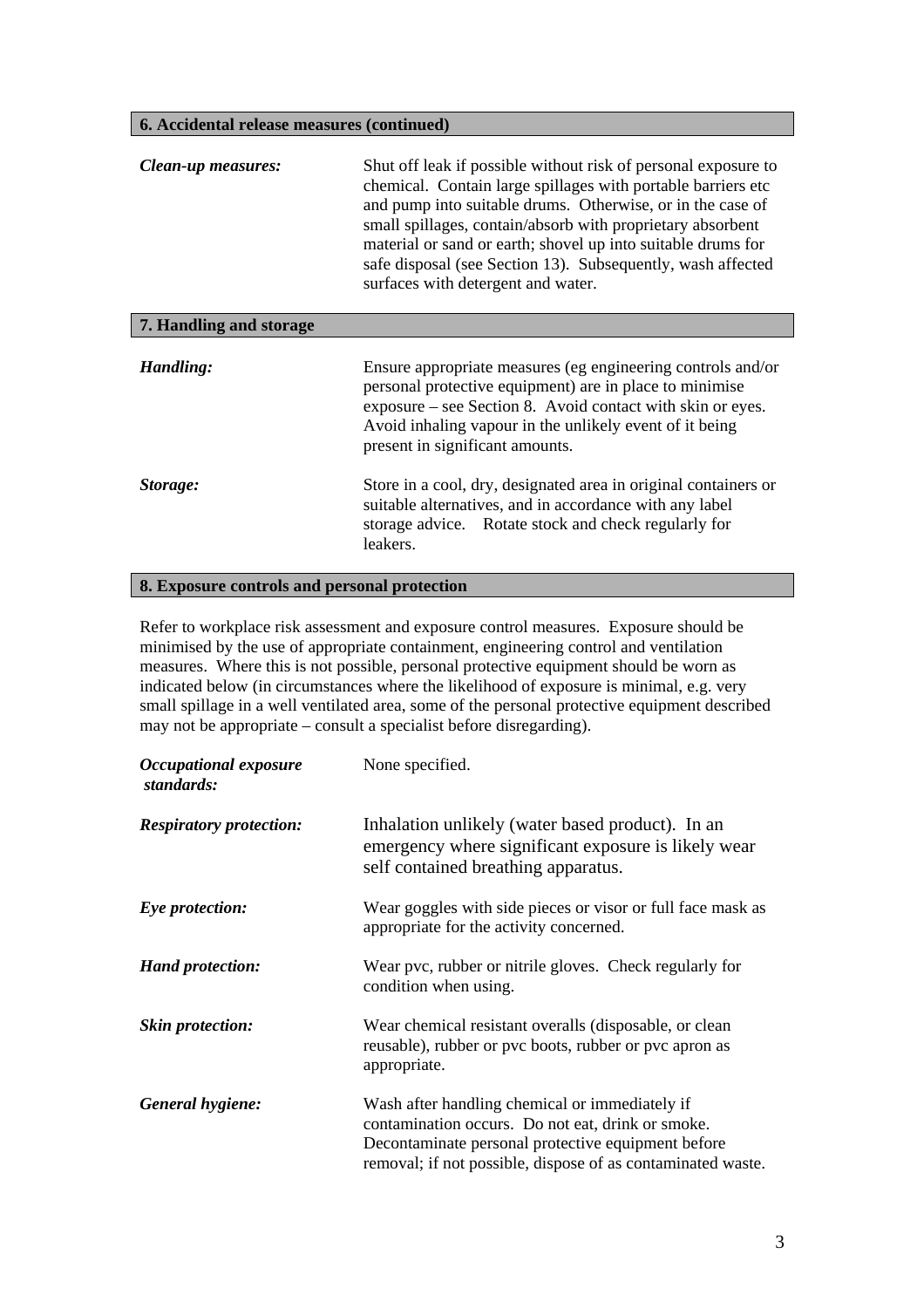# **9. Physical and chemical properties**

| Appearance:<br>Density:<br>Vapour pressure:<br><b>Melting point:</b><br><b>Flash point:</b><br>Flammability in air<br>Oxidising potential<br>Log Po/w<br>Viscosity:<br><i>f</i> inherent property of bulk material.<br>10. Stability and reactivity | Liquid<br>$1.09$ g/ml<br>Probably as for water<br>No data<br>Not combustible<br>Not combustible<br>Not oxidising<br>No data<br>No data |                                                                                                                                                      | Odour:<br>Vapour density<br><b>Evaporation rate:</b><br><b>Boiling point:</b><br><b>Autoignition temp.:</b><br><i>Explosive potential†:</i><br>Solubility in water:<br>$pH$ : | No data<br>Probably as for water<br>Probably as for water<br>$>100^{\circ}C$<br>Not combustible<br>Not explosive<br>Miscible<br>No data |  |
|-----------------------------------------------------------------------------------------------------------------------------------------------------------------------------------------------------------------------------------------------------|----------------------------------------------------------------------------------------------------------------------------------------|------------------------------------------------------------------------------------------------------------------------------------------------------|-------------------------------------------------------------------------------------------------------------------------------------------------------------------------------|-----------------------------------------------------------------------------------------------------------------------------------------|--|
| <b>Conditions to avoid:</b>                                                                                                                                                                                                                         |                                                                                                                                        |                                                                                                                                                      |                                                                                                                                                                               |                                                                                                                                         |  |
|                                                                                                                                                                                                                                                     |                                                                                                                                        | Section 7).                                                                                                                                          | Stable under normal conditions of storage and use (see                                                                                                                        |                                                                                                                                         |  |
| <b>Materials to avoid:</b>                                                                                                                                                                                                                          |                                                                                                                                        |                                                                                                                                                      | None known other than those which react with water.                                                                                                                           |                                                                                                                                         |  |
| Hazardous decomposition<br>products:                                                                                                                                                                                                                |                                                                                                                                        |                                                                                                                                                      | None known. See Section 5 for thermal decomposition<br>products.                                                                                                              |                                                                                                                                         |  |
| 11. Toxicological information                                                                                                                                                                                                                       |                                                                                                                                        |                                                                                                                                                      |                                                                                                                                                                               |                                                                                                                                         |  |
| <b>Inhalation:</b>                                                                                                                                                                                                                                  |                                                                                                                                        | mg/l.                                                                                                                                                | Harmful by inhalation: rat inhalational LC50 (4 hour) 1.1                                                                                                                     |                                                                                                                                         |  |
| Eye contact:                                                                                                                                                                                                                                        |                                                                                                                                        |                                                                                                                                                      | Possibly irritating to eyes (but not classifiable as such).                                                                                                                   |                                                                                                                                         |  |
| Skin contact:                                                                                                                                                                                                                                       |                                                                                                                                        |                                                                                                                                                      | Low acute toxicity: rabbit dermal $LD50 > 5000$ mg/kg. No<br>evidence of primary irritancy or sensitisation.                                                                  |                                                                                                                                         |  |
| <b>Ingestion:</b>                                                                                                                                                                                                                                   |                                                                                                                                        | (male and female values).                                                                                                                            | Harmful if swallowed: rat oral LD50 > 300 to 425 mg/kg                                                                                                                        |                                                                                                                                         |  |
| <b>Chronic</b> toxicity:                                                                                                                                                                                                                            |                                                                                                                                        | The ingredients of this preparation are not classified by their<br>suppliers as carcinogenic, mutagenic or toxic for<br>reproduction under EU rules. |                                                                                                                                                                               |                                                                                                                                         |  |
| 12. Ecological information                                                                                                                                                                                                                          |                                                                                                                                        |                                                                                                                                                      |                                                                                                                                                                               |                                                                                                                                         |  |
| <b>Aquatic toxicity:</b>                                                                                                                                                                                                                            |                                                                                                                                        |                                                                                                                                                      | Very toxic to aquatic organisms: fish $LC50 < 1$ mg/l<br>(unspecified species), daphnia 48 hour EC50 2.3 $\mu$ g/l. For<br>fenazaquin, BCF = ca. 500, $log Po/w = 5.5$ .      |                                                                                                                                         |  |
| Avarian toxicity:                                                                                                                                                                                                                                   |                                                                                                                                        | Probably low acute toxicity.                                                                                                                         |                                                                                                                                                                               |                                                                                                                                         |  |
| <b>Toxicity to honey bees:</b>                                                                                                                                                                                                                      |                                                                                                                                        | Low toxicity.                                                                                                                                        |                                                                                                                                                                               |                                                                                                                                         |  |

*Mobility:* No data.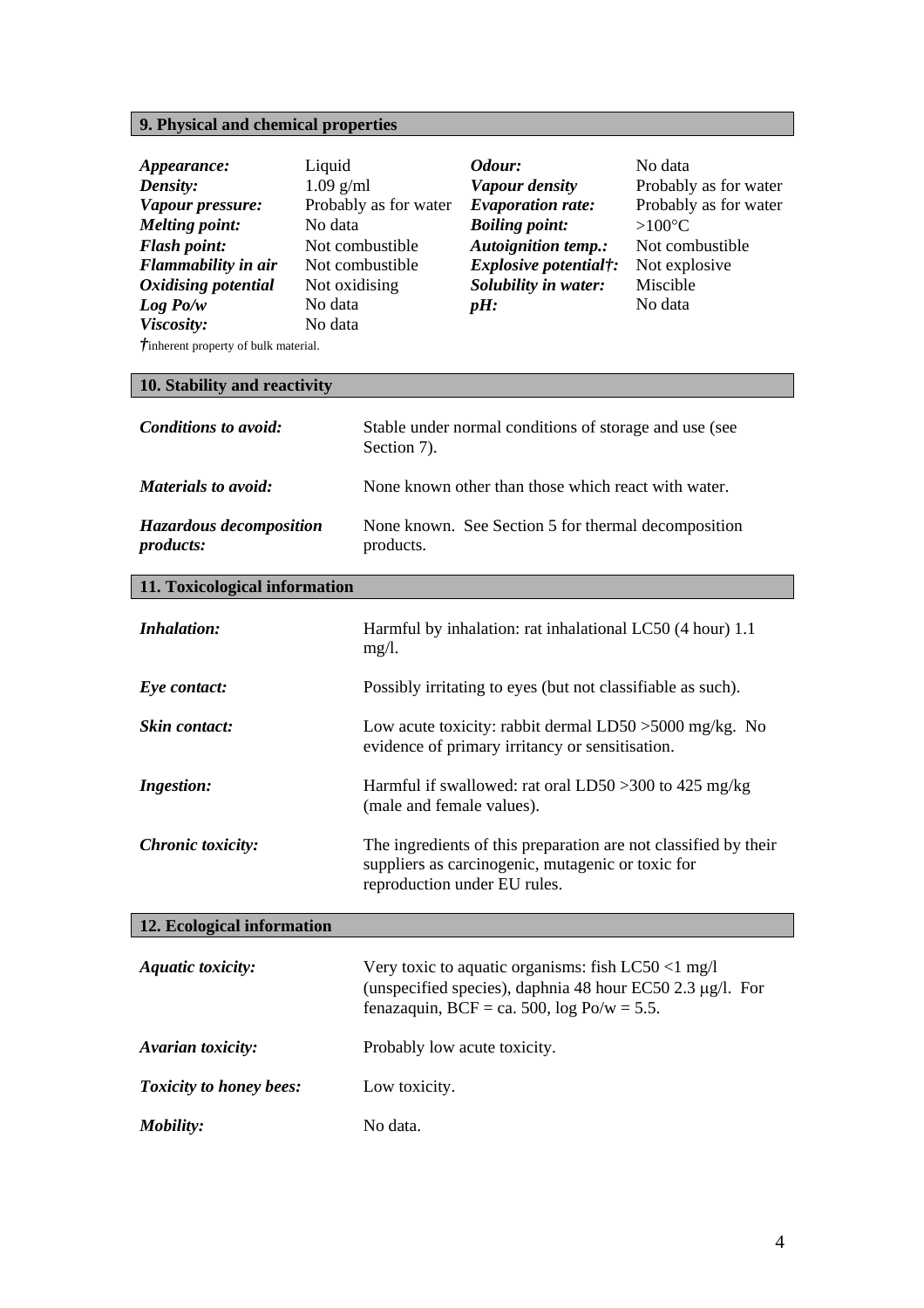#### **12. Ecological information (continued)**

| Persistence/degradability: | The major route of degradation is by photolysis and            |
|----------------------------|----------------------------------------------------------------|
|                            | photodegradation. Half-life in soils is dependent on soil type |
|                            | and conditions and is approximately 28-112 days. Tightly       |
|                            | bound to soil and extremely resistant to leaching and elution. |
|                            | Considered to present long-term adverse effects to the         |
|                            | aquatic environment.                                           |

#### **13. Disposal considerations**

This material should be disposed of at a licensed facility for disposal in accordance with local and national legislation. Preferred means of disposal is incineration (at  $>1100^{\circ}$ C with minimum residence time of 3 seconds) with off-gas scrubbing where permitted.

Any packaging may be thoroughly cleaned of its contents and reused, recycled or land filled as appropriate in accordance with local and national legislation. Drums may be sent to drum recoverer or metal reclaimer.

Relevant legislation includes: (EU) The Waste Framework Directive (75/442/EEC), the Hazardous Waste Directive (91/689/EEC).

#### **14. Transport information**

| Except where shown otherwise in this table, IATA, IMDG, ADR, RID and GB transport |  |  |  |  |
|-----------------------------------------------------------------------------------|--|--|--|--|
| particulars are as for UN                                                         |  |  |  |  |

*UN proper shipping name:*  PESTICIDE, LIQUID, TOXIC, N.O.S. (contains fenazaquin 18.3%)

| UN number:                | 2902        | UN class:              | 6.1       |
|---------------------------|-------------|------------------------|-----------|
| UN packing group:         | Ш           | UN label:              | No. $6.1$ |
| <b>ADR</b> classification |             | <b>ADR</b> transport   |           |
| code:                     | Т6          | category:              | 3         |
| ADR hazard identi-        |             | <b>CDG-road emerg-</b> |           |
| fication number:          | 60          | ency action code:      | 2X        |
| <b>IMDG</b> marine        | Yes, Type P |                        |           |
| <i>pollutant:</i>         |             |                        |           |

#### **15. Regulatory information**

EU classification/labelling particulars:

Note: Individual EU Member States may require these particulars to be modified as the classification and labelling of pesticides has not yet been fully harmonised; check national approval conditions before use.

| Designated name:            | <b>PRIDE Ultra</b>                      |
|-----------------------------|-----------------------------------------|
| Categories of danger:       | Harmful. Dangerous for the environment. |
| $Symbol\text{-}letter(s)$ : | Xn. N                                   |
| <i>Risk phrase(s)*:</i>     | R20/22, 50/53                           |
| Safety phrase $(s)$ *:      | S23, 51, 60                             |
|                             |                                         |

*Precautionary phrases†\** 

\*See Section 16 for risk and safety phrase text. †Required by Member State pesticide approval authority instead of standard EU safety phrases on consumer packages.